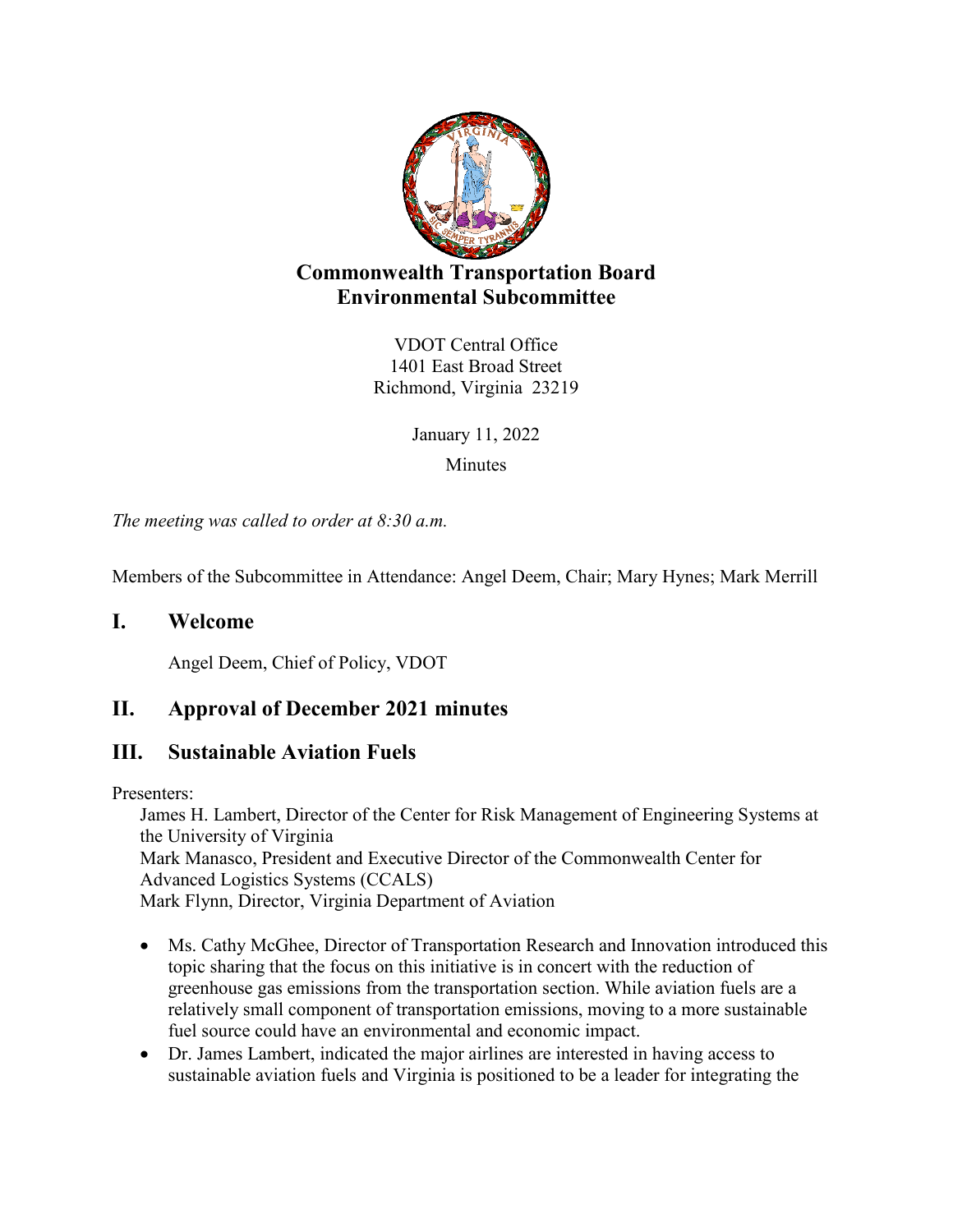supply chain having a United Airline hub, an existing fuel pipeline that can leverage the available wood byproducts and feed stock/farm waste residuals.

- Dr. Lambert, to further this point, indicated that across all airlines, there is a nationwide commitment to purchase three billion gallons/year of alternative airline fuels.
- Ms. Mary Hynes inquired as to the applicability of this research for heavy vehicles. Dr. Lambert explained that, for ground vehicles, there are more efficient ways to decarbonize such as use of batteries and hydrogen. Further, aviation fuel is a different formula than diesel used for surface transportation.
- Mr. Mark Merrill requested a graph showing what type of users use what type of fuel.
- Ms. Hynes noted that Tazewell is on I-81, where congestion is already a problem and expressed concern that more trucks would be needed to ship these new fuels, making traffic worse. She asked if some could be moved by rail. Dr. Lambert/Cathy McGhee indicated the SAF itself would be transported via pipeline; however, they made clear that the current research does not examine transportation system stresses that may be needed to transport the byproduct to the refineries. It was noted that should a supply chain be established, there would be a need to look into transportation alternatives for moving byproducts.
- Ms. Hynes asked for confirmation that a new pipeline would be needed in Virginia. Dr. Lambert/Mark Flynn confirmed that one would not, but spurs may be needed. Dulles currently receives fuel by pipeline and this alternative airline fuel can be mixed in with what is in the pipeline.
- Mr. Merrill asked whether the US Department of Defense is considering these fuels, given the magnitude of the military establishments in Virginia. Dr. Lambert confirmed that they are.
- Ms. Hynes summarized stating that Virginia already has a substantial market and a delivery system, but she questioned who would get the manufacturers connected to the market and delivery system. Dr. Lambert added that the Federal government does not plan to step in and that it will be up to Virginia to negotiate with the airlines and make it happen.

## **IV. Resiliency**

### **Follow up on Definitions**

- Angel Deem asked the Committee to recall the definitions provided in the December minutes and added that comments are still welcome.
- Ms. Hynes noted that flooding may be too narrow and the definitions need to capture landslide risks as well. "Other water inundation" was discussed as a means of capturing related issues or concerns.
- Mr. Merrill recommended adding "mitigate" in the resiliency definition.
- VDOT's resiliency steering committee (a committee of subject matter experts) will provide additional feedback on these definitions at an upcoming workshop.

### **Needs Statement and Objectives**